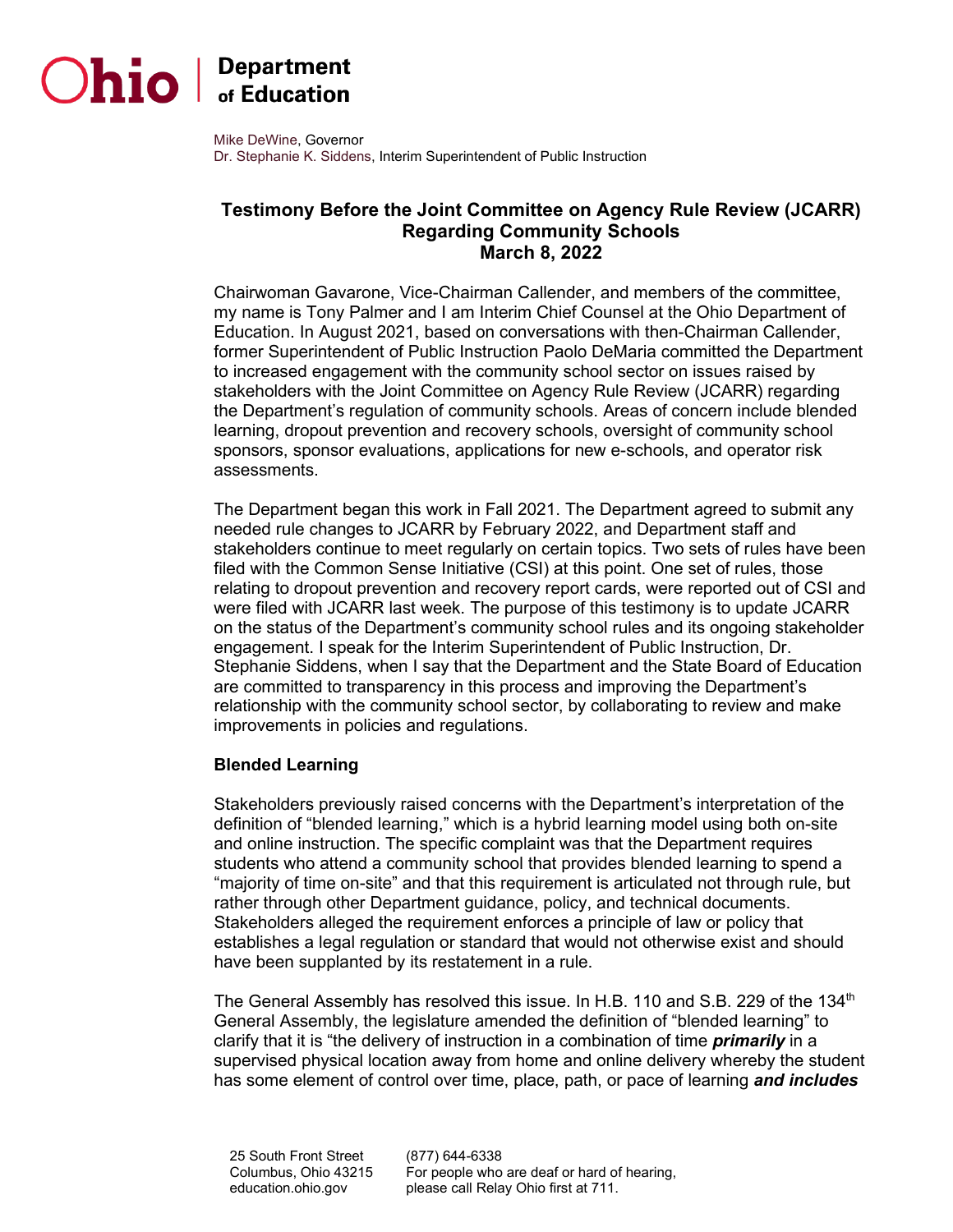*non-computer-based learning opportunities*."[1](#page-1-0) These amendments took effect on September 30, 2021, and December 14, 2021, respectively. Additionally, H.B. 110 added a new definition of "online learning" in which "students work primarily from their residences on assignments delivered via an internet- or other computer-based instructional method."[2](#page-1-1)

With these changes, the General Assembly made clear that these two types of learning models – blended and online – are distinguished by where students partake in the majority of their instruction. The statute is clear that blended learning requires students to receive most of their instruction on site. Therefore, there is no need for the State Board of Education to adopt a rule on this matter.

#### **Dropout Prevention and Recovery Schools**

Stakeholders had two complaints regarding the State Board's rules on dropout prevention and recovery schools; first, that the rules were significantly past the fiveyear rule review date and, second, that certain potential changes to the rules were implemented prior to JCARR completing its review of a new version of the rules. The rules at issue are O.A.C. 3301-102-10, -11 and -12. These rules address the report card for dropout prevention and recovery community schools and outline the requirements for assessing student academic growth at these schools.

As a reminder, the State Board of Education adopted proposed changes to these rules in June 2018 and submitted them to CSI the same month. In October 2018, CSI notified the Department that they had received over 100 emails regarding the rules package. In 2019, the Department informed CSI that the rules were being put on hold due to the formation of a State Board workgroup to fully review the stakeholder feedback and revisions. This workgroup issued a report and recommendations in December 2019. Soon thereafter, a legislative committee also convened to study issues related to dropout prevention and recovery schools. That group met until March 2020, but work was never completed due to the COVID-19 pandemic.[3](#page-1-2)

As of last summer, given the passage of time and extensive feedback, the Department felt it was appropriate to reengage stakeholders and finalize the rules. To that end, the Department held several meetings with representatives of dropout prevention and recovery community schools to listen to their concerns. Their primary concern was a department requirement that 75% of a dropout prevention and recovery community school's students participate in state assessments and that failure to meet the minimum participation rate led to a lower report card rating for the school. While this requirement was included in the version of O.A.C. 3301-102-11 that the State Board adopted in 2018, it was removed from the proposed revisions to the Administrative Code and is no longer being implemented.

In the most recent round of feedback on the dropout prevention and recovery report card rules, stakeholders strongly encouraged the State Board to adopt no changes to the rules package. The Department considered their feedback seriously and agreed that a minimum test participation rate is best addressed by the General Assembly in

 $1$  R.C. 3301.079(J)(1).

<span id="page-1-2"></span><span id="page-1-1"></span><span id="page-1-0"></span> $2$  R.C. 3301.079(J)(2).

 $3$  H.B. 110 of the  $134<sup>th</sup>$  General Assembly repealed the legislative study committee.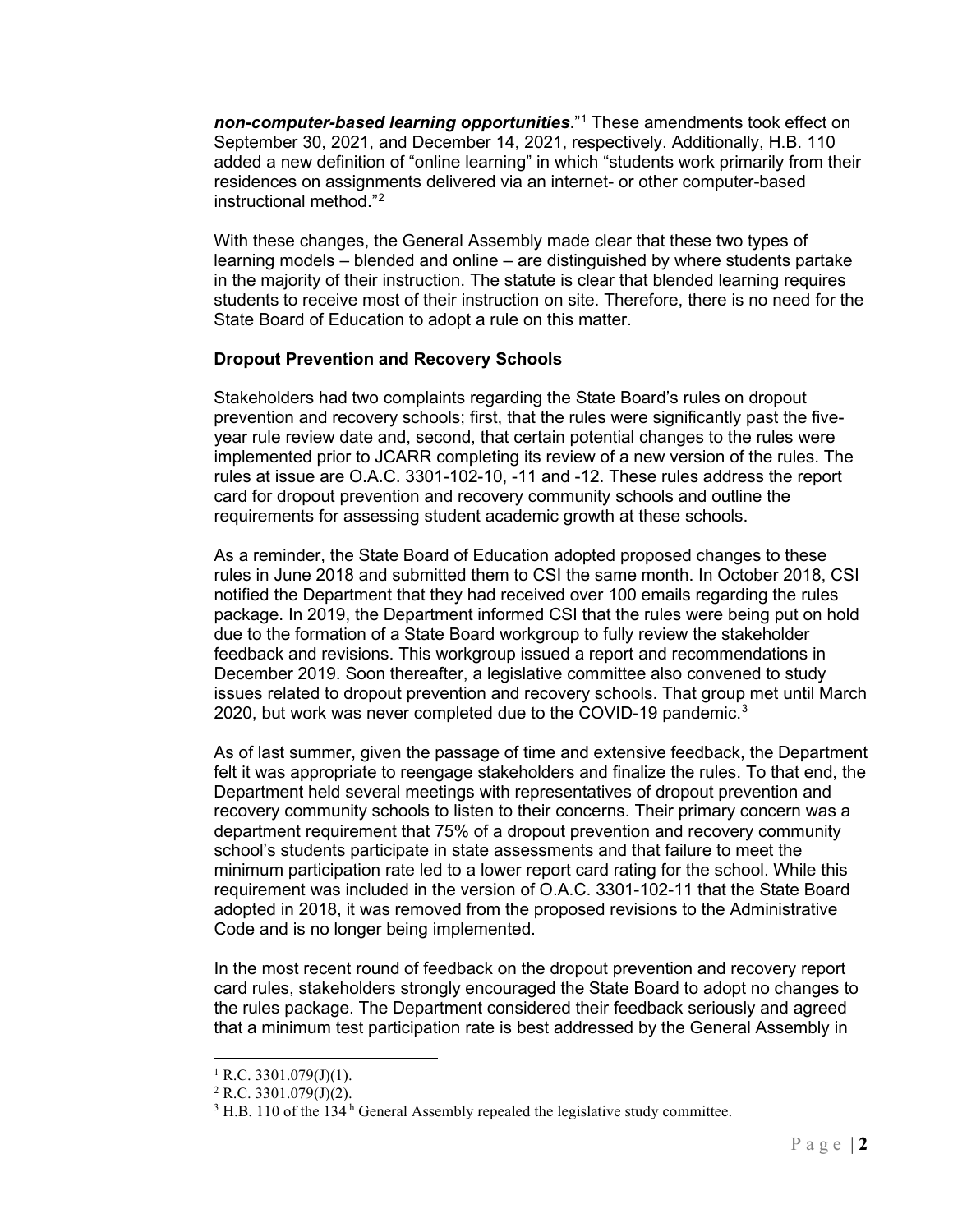statute and that the Department will not impose a minimum participation rate on state assessments in absence of a legislative change. Consequently, the State Board adopted no revisions to O.A.C. 3301-102-11 and 3301-102-12 and made only nonsubstantive revisions to O.A.C. 3301-102-10 to update statutory references.

The Department filed the three rules with CSI on January 6, 2022. Public comment closed on January 13, with CSI receiving three comments. The comments supported the Board's approach of no changes. The Common Sense Initiative issued a memorandum on February 28, concluding that the Department should proceed in filing the proposed rules with JCARR. The Department filed the rules with JCARR on March 3. The Chapter 119 hearing on rule 3301-102-10 is scheduled for the April meeting of the State Board of Education.

#### **Oversight of Community School Sponsors**

There are several rules regarding the Department's oversight of community school sponsors: O.A.C. 3301-102-02 to -05 and 3301-102-07. Proposed changes to this rules package were adopted by the State Board of Education in October 2017 and additional non-substantive changes were made in July 2018 based on feedback from CSI. CSI approved the rules in August 2018. A Chapter 119 hearing held in November 2018 during the State Board meeting elicited further public comment. The proposed rules were scheduled to go before JCARR in December 2018, but the Department voluntarily withdrew them from consideration based on the public comment. After pulling the rules, the Department engaged those who provided comments to clarify their issues and identify language that might resolve concerns. While the Ohio Association of Charter School Authorizers (OACSA) offered suggested changes to the proposed rules in September 2019, further review of the rules stalled due to the pandemic.

The Department acknowledges that the community school landscape, particularly with respect to sponsors, has evolved since the last iteration of the proposed rules and that the rules should be revisited. In September 2021, the Department convened a sponsor workgroup, which met seven times over the course of several months. Discussions with the workgroup covered various concerns with the proposed rules.

Based on the workgroup's valuable feedback, the Department made several significant changes, including:

- Removing the originally proposed inclusion of the Department as a third-party beneficiary in contracts between sponsors and community schools. The prior version of the proposed rules would have named the Department as a thirdparty beneficiary in contracts between sponsors and community schools, which would have allowed the Department to intervene with a school if the sponsor failed to take appropriate action to prevent a mid-year closure or other negative outcome. This was the largest concern during the original engagement and development of the rules in 2017-2018. The Department recognized the concerns raised by this language and agreed to remove it from the proposed rules.
- Requesting potential sponsors to provide evidence of being able to adhere to Quality Practices as required by the sponsor evaluations. This change ensures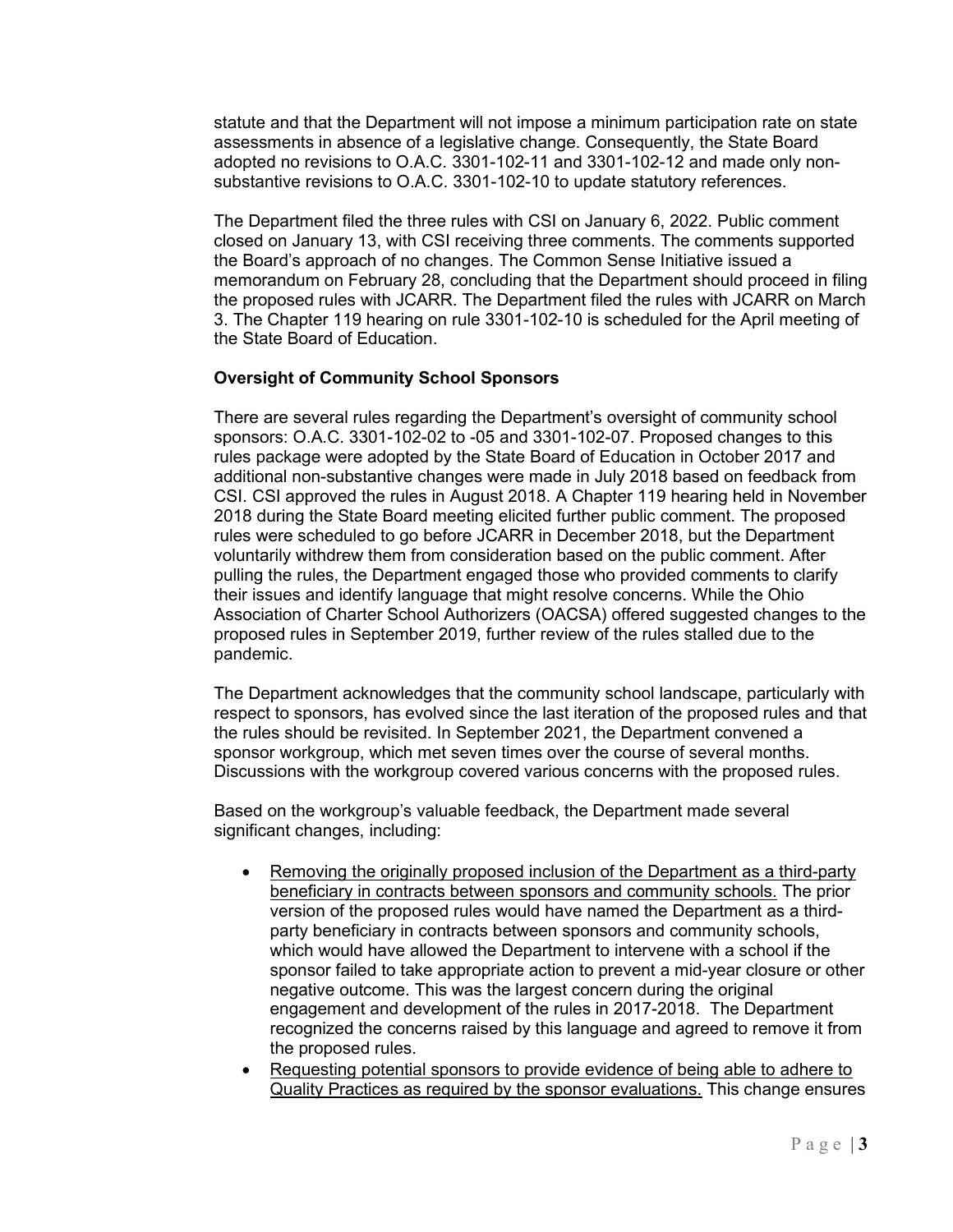that sponsors are considering quality practices from the outset and will not be unprepared for their first evaluation.

- Identifying criteria that the Department will consider in determining whether to grant a sponsor's request to modify or renew its sponsorship agreement with the Department. This change provides clarity for sponsors by setting expectations about the factors the Department considers important.
- Listing specific indicators of noncompliance for which the Department may place a sponsor on probation. Again, the Department's goal is to clarify expectations by describing the type of actions that could result in negative consequences for a sponsor.

The Department filed the sponsor rules package with CSI on January 12, 2022, and yesterday submitted a response to the public comments received by CSI. Although workgroup members have expressed to CSI that many of their concerns remain unaddressed, the Department has responded to those concerns both in meetings of the workgroup and in written replies to comments received during the Department's public comment period, prior to approval by the State Board. The Department provided sound rationale for making the proposed changes to the administrative rules, while balancing the concerns of stakeholders and fulfilling the Department's obligations as the regulatory agency. The State Board of Education ultimately approved the rules with a few minor modifications.

## **Sponsor Evaluations**

The Department is excited about the work occurring on sponsor evaluations. Like with the sponsor rules, the Department created a special workgroup to explore options for redesigning the community school sponsor evaluation. Both sponsors and the Department have long held that the evaluation process is overly burdensome, bureaucratic, and document heavy. Making improvements to sponsor evaluations will likely require statutory changes. Using the workgroup as a forum for collaboration, the Department hopes to develop a joint legislative proposal to reform the evaluations in a way that all parties can support.

At the first meeting of the workgroup in August 2021, the Department proposed guiding principles to inform discussions going forward. Sponsor evaluations should:

- Focus on the continuous improvement of sponsors, schools, and the sector as a whole, including academic improvement;
- Reflect the work of sponsors, with less emphasis on school-level operations;
- Reduce documentation, redundancy, and burden for all involved while still maintaining the integrity of the evaluation itself;
- Rely on Ohio and national best practices for sponsorship;
- Align to state policies on incentives and benefits for high-quality sponsors, including thresholds for number of schools sponsored, length of contracts, and quality school funding opportunities.

At the request of, and with the input of, workgroup members, Department staff crafted a draft proposal for the improved sponsor evaluation. The Department also asked members to submit their own proposals. Stakeholders recently shared a proposal and the Department is reviewing it prior to the workgroup's next meeting. There is general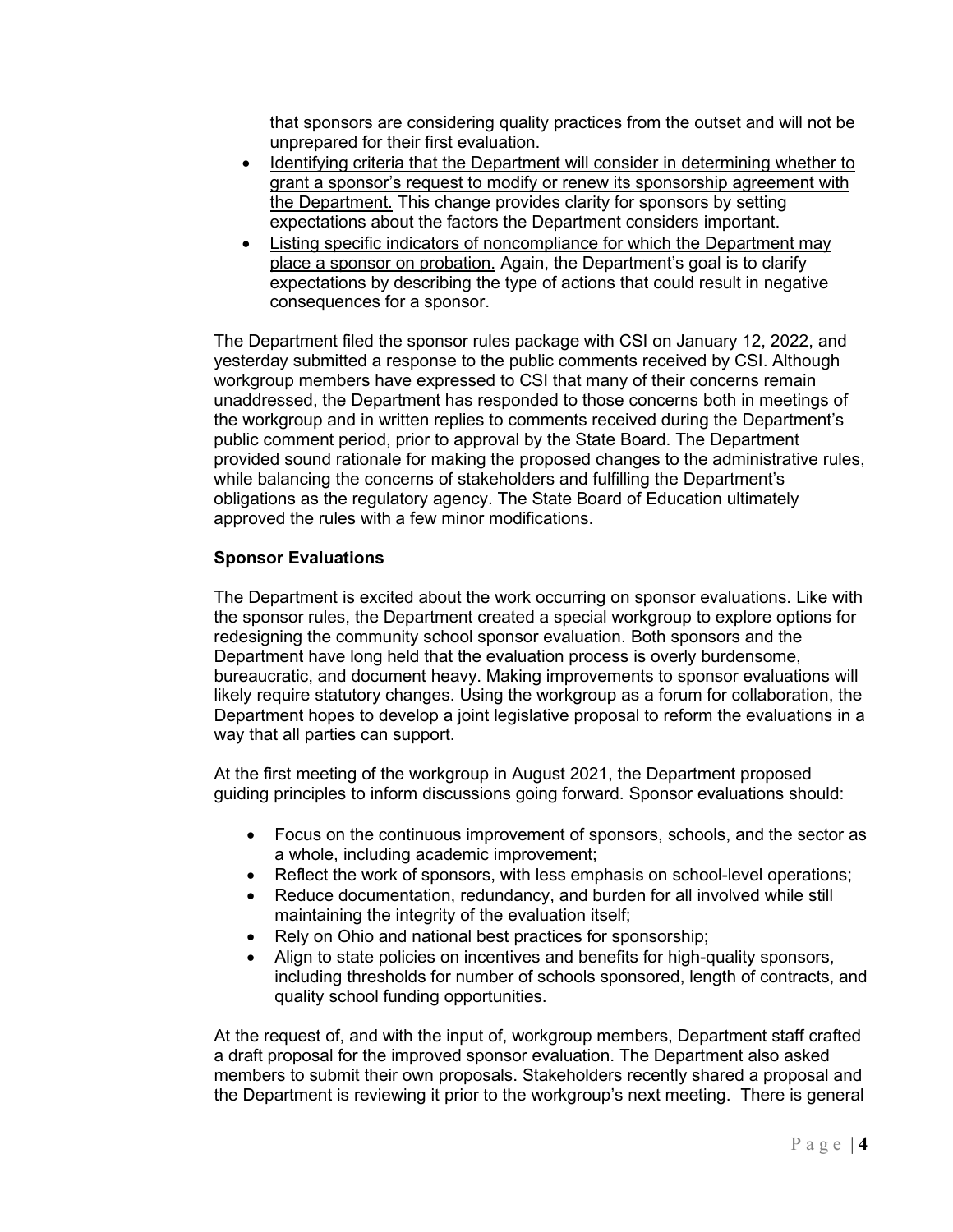agreement that the evaluation should continue to have a compliance component and a quality practices component as currently required by statute. [4](#page-4-0) The workgroup members are continuing to discuss their stance on the inclusion of the academic component and the Department has suggested ideas to give sponsors credit when schools improve their academic performance, even if they do not meet established goals, and to incorporate other academic measures beyond those on the report cards. Such changes could give a more complete picture of how schools and students are performing. A subset of the workgroup members will meet to discuss additional or different ways to include academic performance in the evaluation.

A State Board of Education member joined the last workgroup meeting and will participate in future meetings to hear from stakeholders and share the Board's perspective. This is an important addition to support any legislative proposal and to inform the State Board in any subsequent adoption of rules for the evaluation.

# **E-School Applications**

The current application to open a new e-school is based on O.A.C. 3301-102-09. The application was updated to reflect a January 2020 change in the rule requiring any fulltime equivalency determinations against a sponsor or operator to be a factor in the application. More recently, in September 2021, the Department met with representatives from Charter School Specialists to discuss its concerns. Based on that discussion, the Department made key changes to the application, including:

- Eliminating the scoring of information about the proposed school, such as area of enrollment and the demographics of the community the school would serve, which were not required by rule, and redistributing those points to other sections of the application;
- Reducing the points assigned to the years of experience the proposed sponsor and operator had working with e-schools.

The Department also intends to revisit the rubric used to score e-school applications. One improvement the Department would like to make is to give greater consideration to recent years of academic performance for sponsors and operators associated with new e-schools. The Department will engage stakeholders to determine other changes that could improve the e-school application process.

## **Operator Risk Assessments**

Lastly, we wanted to follow up on concerns regarding the operator risk assessment. The Department of Education developed the operator risk assessment to meet federal compliance requirements and address a state audit finding. As a recipient of federal formula funds and competitive grants, including the Charter School Program Grant, the Department is subject to the *[Uniform Administrative Requirements, Cost](https://gcc02.safelinks.protection.outlook.com/?url=https%3A%2F%2Fwww.ecfr.gov%2Fcurrent%2Ftitle-2%2Fsubtitle-A%2Fchapter-II%2Fpart-200%3Ftoc%3D1&data=04%7C01%7CJennifer.Stump%40education.ohio.gov%7C450aca4105c34384986a08d9f7d7d010%7C50f8fcc494d84f0784eb36ed57c7c8a2%7C0%7C0%7C637813328545954710%7CUnknown%7CTWFpbGZsb3d8eyJWIjoiMC4wLjAwMDAiLCJQIjoiV2luMzIiLCJBTiI6Ik1haWwiLCJXVCI6Mn0%3D%7C3000&sdata=zprBT4j8Iw8qyOp3tO2wDfgrMfujk1ETs%2FKhS%2BoHk9g%3D&reserved=0)  [Principles, and Audit Requirements for Federal Awards](https://gcc02.safelinks.protection.outlook.com/?url=https%3A%2F%2Fwww.ecfr.gov%2Fcurrent%2Ftitle-2%2Fsubtitle-A%2Fchapter-II%2Fpart-200%3Ftoc%3D1&data=04%7C01%7CJennifer.Stump%40education.ohio.gov%7C450aca4105c34384986a08d9f7d7d010%7C50f8fcc494d84f0784eb36ed57c7c8a2%7C0%7C0%7C637813328545954710%7CUnknown%7CTWFpbGZsb3d8eyJWIjoiMC4wLjAwMDAiLCJQIjoiV2luMzIiLCJBTiI6Ik1haWwiLCJXVCI6Mn0%3D%7C3000&sdata=zprBT4j8Iw8qyOp3tO2wDfgrMfujk1ETs%2FKhS%2BoHk9g%3D&reserved=0)*. Under federal regulations, pass-through entities such as the Department must "evaluate each subrecipient's risk of noncompliance with Federal statutes, regulations, and the terms and conditions of the subaward for purposes of determining the appropriate subrecipient monitoring" (2 CFR 200.332).

<span id="page-4-0"></span><sup>4</sup> R.C. 3314.016.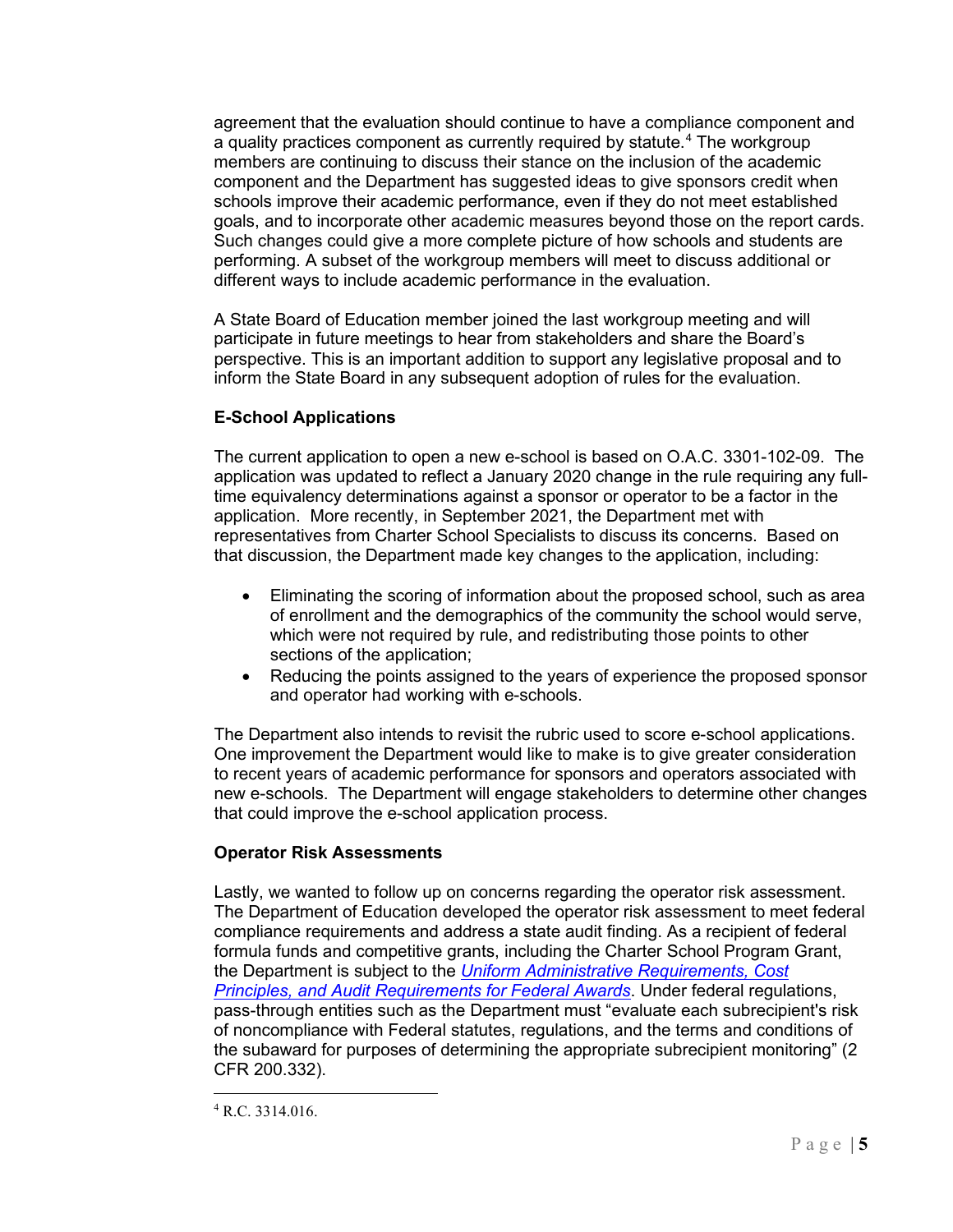As you know, the Ohio Auditor of State has monitoring responsibility over the Department with respect to federal funds. In both an FY2019 and FY2020 single audit finding, the Auditor of State determined that the Department did not fully comply with the federal subrecipient monitoring requirements since the Department's processes did not provide reasonable assurance that community schools with operators have effective controls in place to mitigate financial and performance risks and provide accountability over federal funds. While one could argue that existing provisions in the Revised Code sufficiently address the relationship between the governing authority and operator, the Auditor disagreed and issued the finding. Auditors noted that these conditions could result in misuse of funds and noncompliance with federal requirements, subjecting the Department to U.S. Department of Education-imposed sanctions. Additionally, auditors recommended that the Department evaluate its current control procedures for subrecipient monitoring and update them to include specific procedures for community schools with operators, which should include an assessment of the risk posed by conflicts of interest, related party transactions, and insufficient segregation of duties. In its determination letter issued in October 2020, the U.S. Department of Education agreed with the auditor's recommendations and required documentation of corrective action from the Department.

The operator risk assessment is the tool that enables the Department to meet the requirements of the U.S. Department of Education and the Auditor of State. As a public body, a community school is ultimately responsible for spending federal funds in accordance with federal law or the grant award. The operator risk assessment is designed to evaluate if the contractual relationship between the school and its operator poses any concerns regarding the use of federal funds.

Importantly, the tool is a self-assessment to be completed by the schools themselves. In its initial pilot of the risk assessment, the Department reviewed the contracts between schools and their operators and assigned a level of risk (low, medium, or high) and, depending on the risk category, posed questions speaking to the school's internal controls. Based on feedback from stakeholders during the pilot phase, the Department eliminated the ratings and converted the tool to a self-assessment. While it is true that the Department has access to operator contracts and other information sought in the risk assessment, there is considerable benefit to having schools review those contracts in the context of how they deal with federal funds. The review is an opportunity for a school to identify where it may need to strengthen internal procedures to maintain adequate oversight of federal funds. Program offices within the Department assess risk for districts and community schools annually, looking at factors such as award size, academic performance, recent audit findings, and other factors specific to individual programs. While the risk assessment is specific to community schools with operators, it is part of a larger risk mitigation strategy throughout the entire agency. The self-assessment enables program offices to know where schools might face challenges in mitigating risk and directs their monitoring efforts.

This tool is not a punitive measure, nor does it pass judgment on the practice of having an operator. The Department does not withhold funding based on the results of the assessment. If the results indicate a potential concern, the Department will provide technical assistance and work with the school, operator, and sponsor to find a solution.